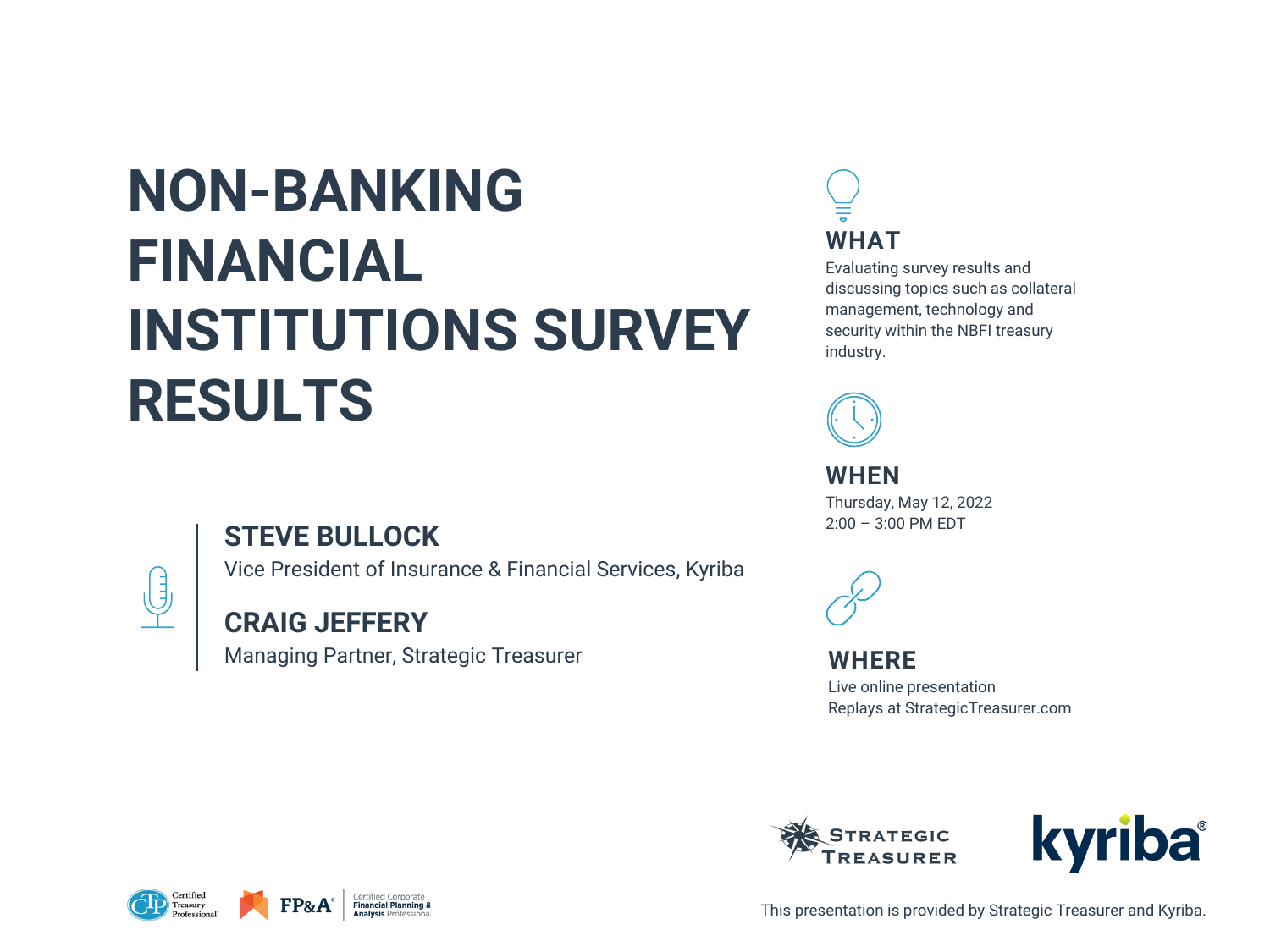### **STEVE BULLOCK**

Steve Bullock is Kyriba's Vice President of Insurance & Financial Services. His background includes 14 years as a practitioner within Treasury at Aon, one of the world's largest insurance brokers, where he implemented their first treasury solution. This is balanced with 20 years within the TMS software space.





## **CRAIG JEFFERY**

Craig Jeffery formed Strategic Treasurer in 2004 to provide corporate, educational and government entities direct access to comprehensive and current assistance with their treasury and financial process needs.

His 30+ years of financial and treasury experience as a practitioner and as a consultant have uniquely qualified him to help organizations craft realistic goals and achieve significant benefits quickly.





# **ABOUT THE SPEAKERS** GET TO KNOW TODAY'S SUBJECT MATTER EXPERTS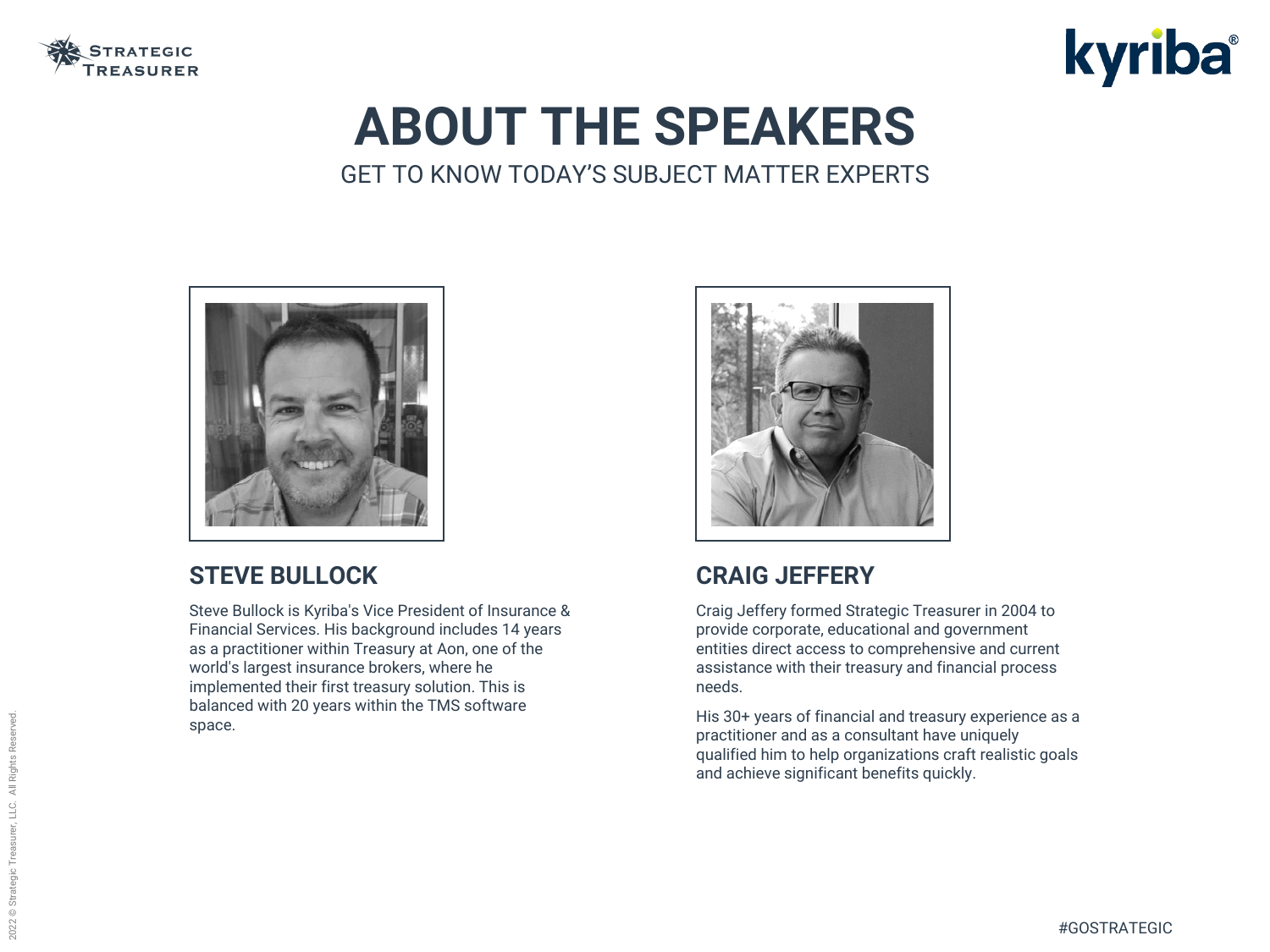





MULTIPLE TYPES AND VARYING VOLUME



### **OVERALL PRIORITIES**

WHAT'S MOST IMPORTANT?





# **TOPICS OF DISCUSSION**

KEY AREAS OF FOCUS & ANALYSIS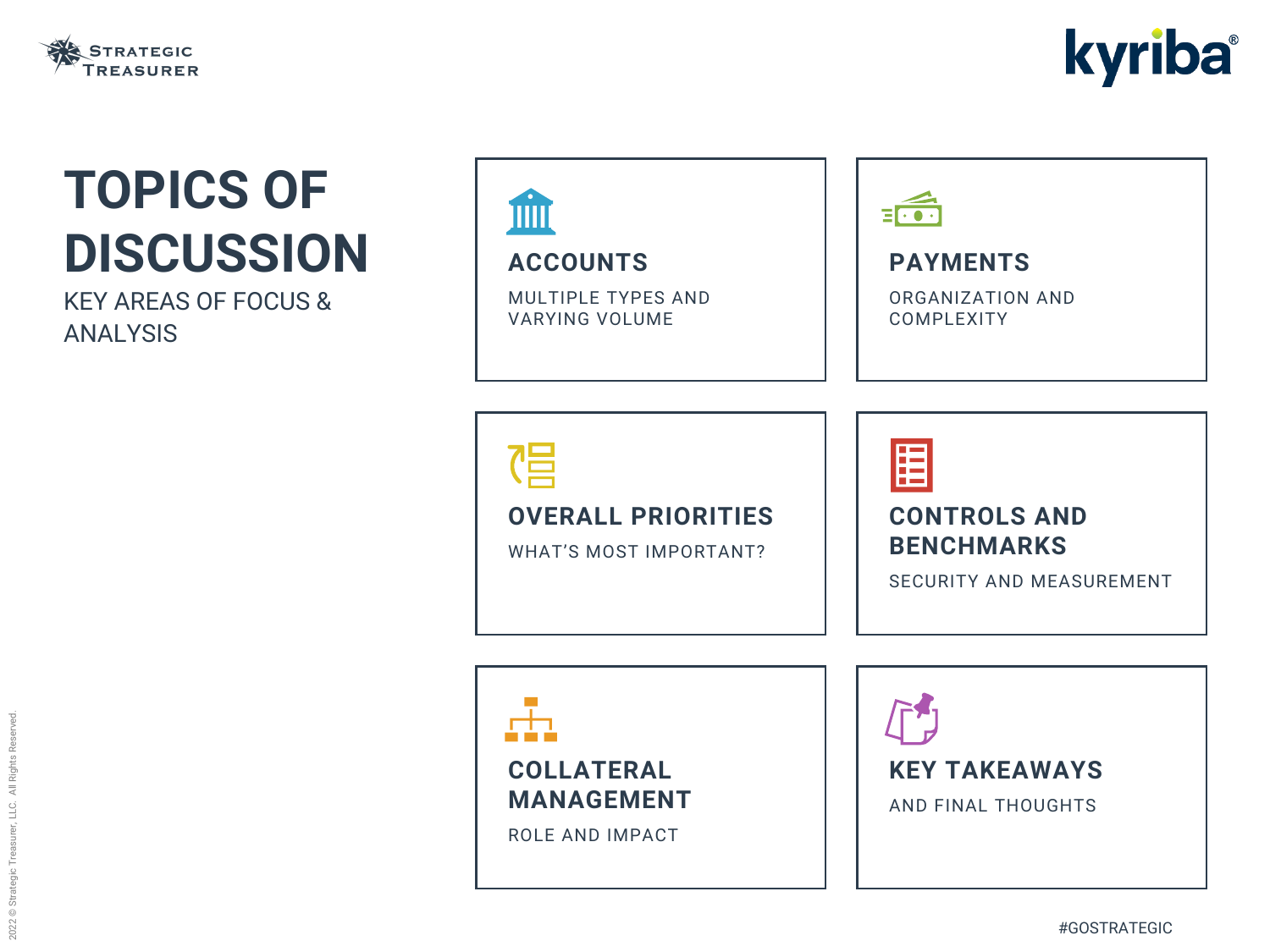

# **SURVEY QUICK STATS** 2022 NON-BANKING FINANCIAL INSTITUTIONS

### **Regions of Operations**









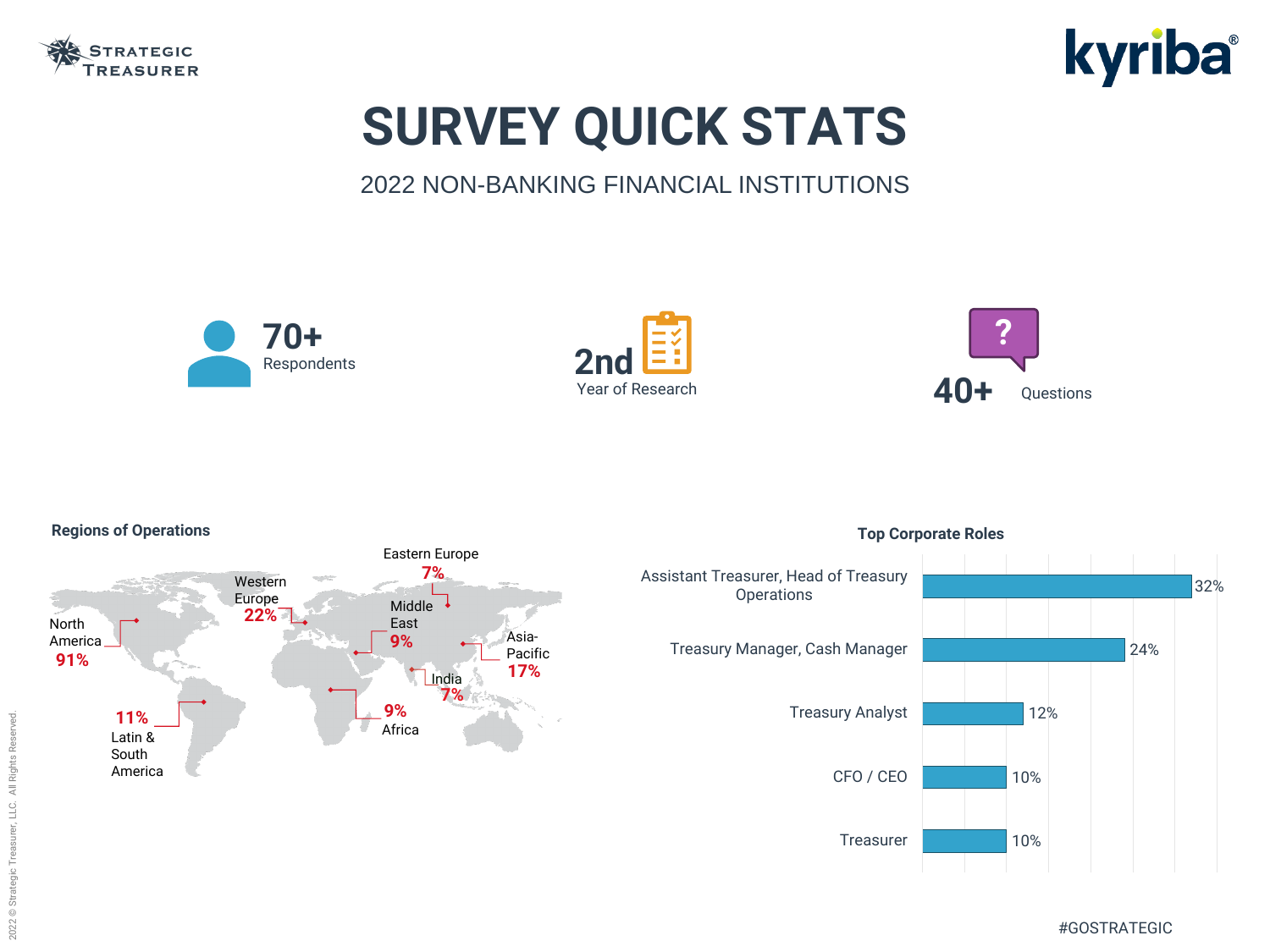



# **ACCOUNTS** QUANTITY AND TYPES

**>** *How many of the following bank accounts does your organization have (including subsidiaries and joint ventures where you own 50% or more)?*

The NBFI industry uses multiple account types, and a notable minority have a high volume of accounts.



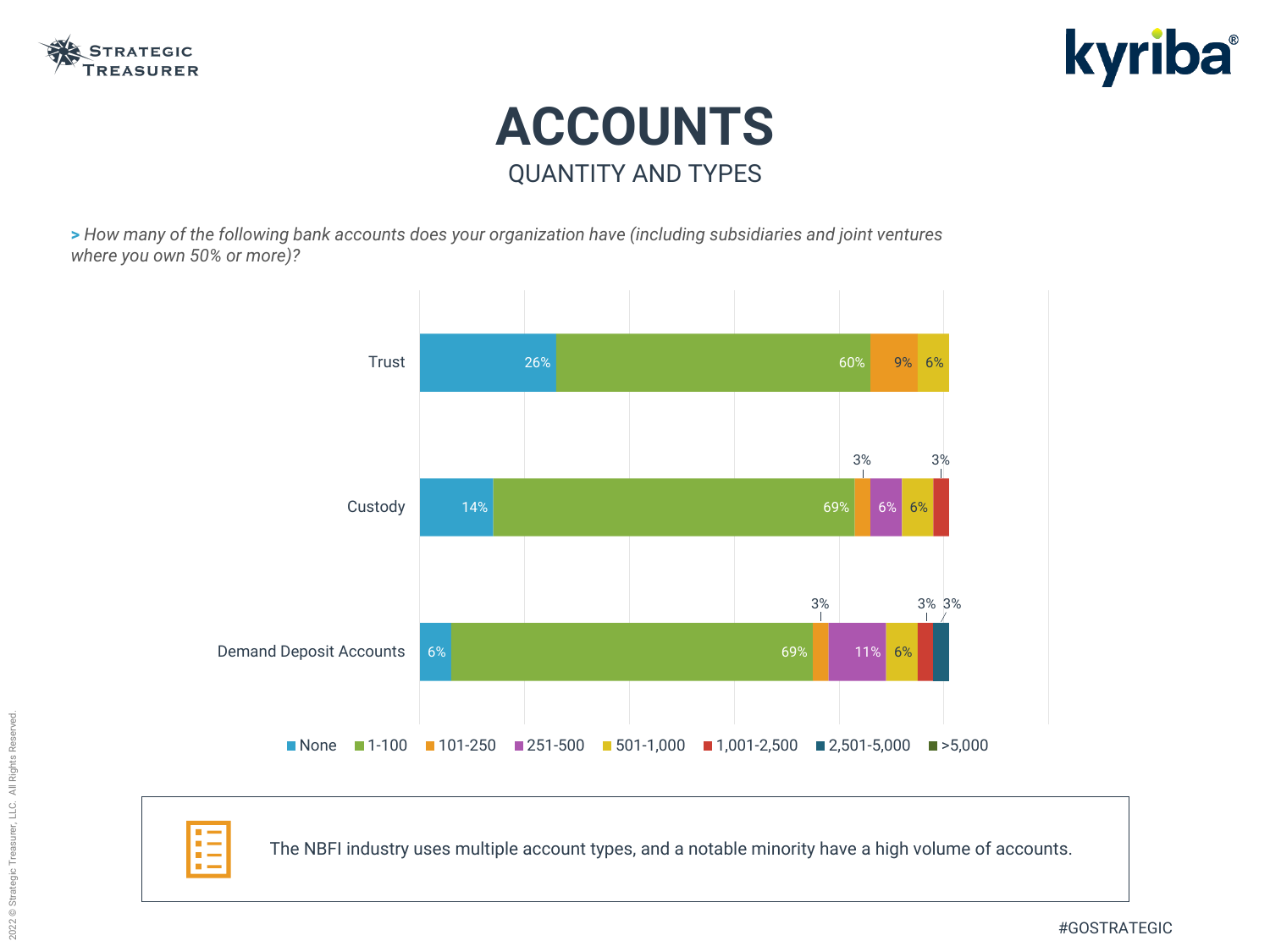



## **PAYMENTS** COMPLEXITY AND ORGANIZATION OF DISBURSEMENTS

**>** *We use the following aggregation techniques/tools for PAYMENTS:*

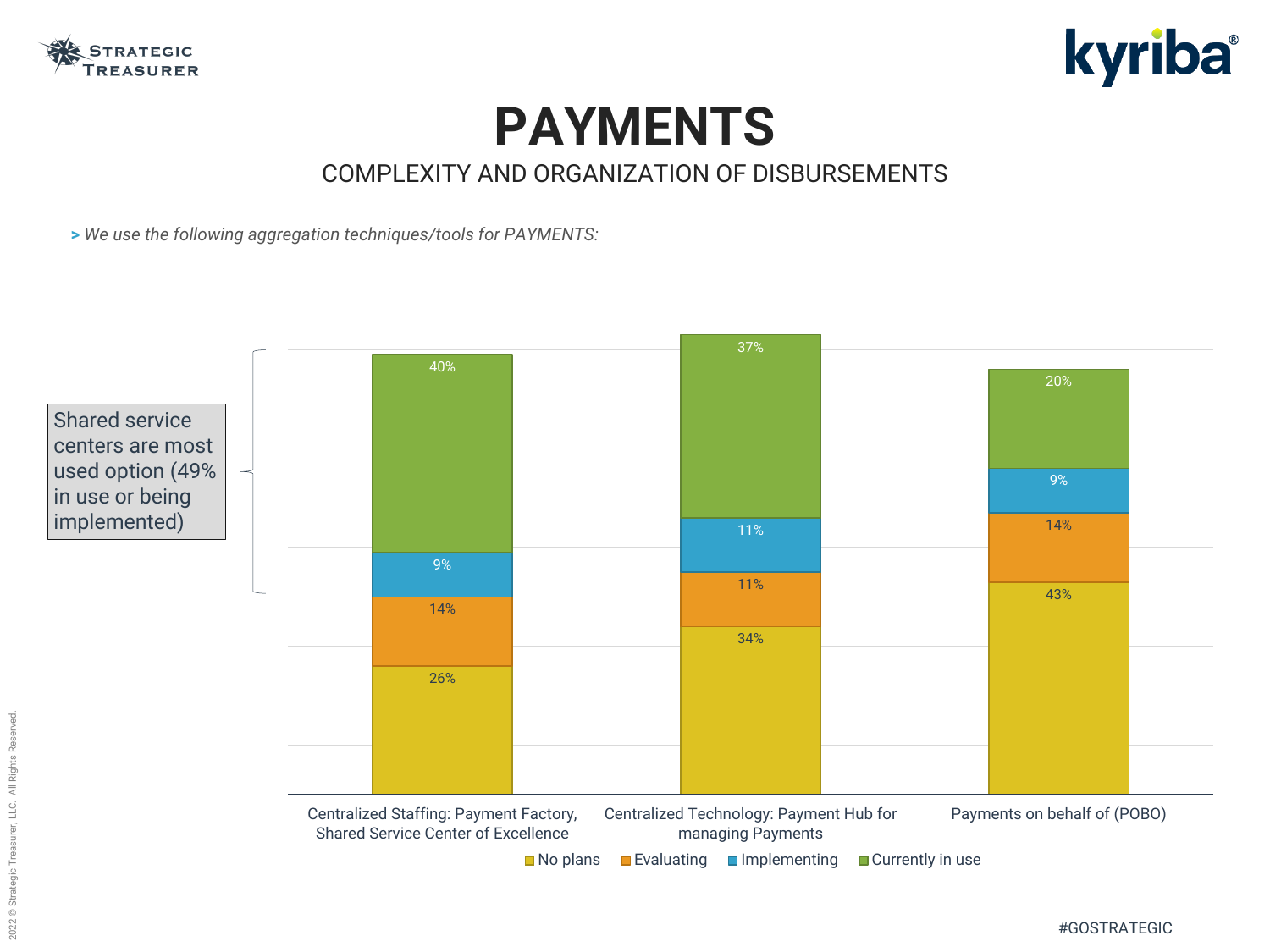2022 © Strategic Treasurer, LLC. All Rights Reserved. 2022 © Strategic Treasurer, LLC. All Rights Reserved.





#GOSTRATEGIC



# **POLL QUESTION**

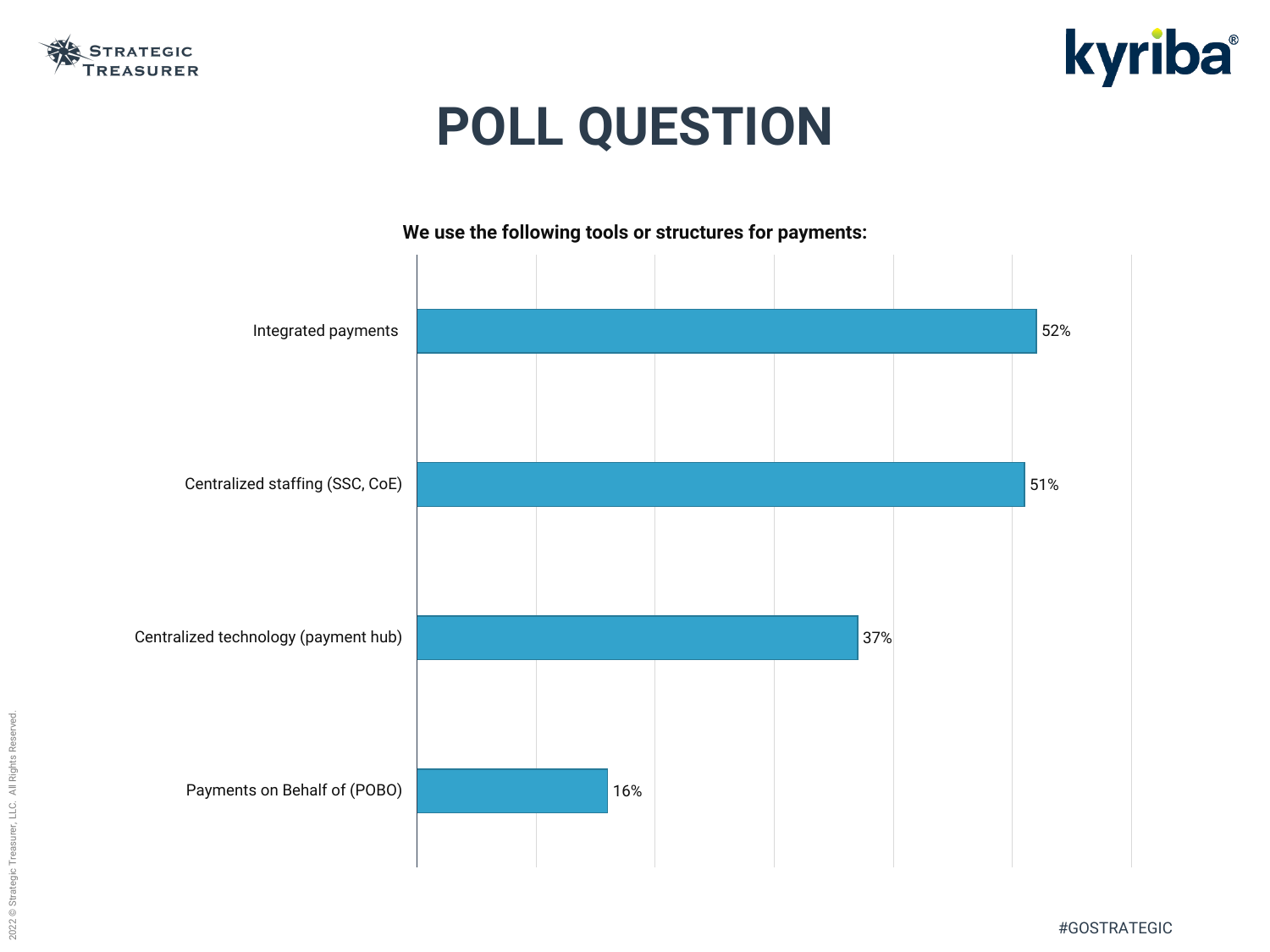

# **PRIORITIES** SECURITY, COMPLIANCE AND EFFICIENCY WIN OUT

**>** *What are the highest priorities over the next 12-18 months? Please rank from 1 to 7 (1 being the most important):*

**Looking at what respondents ranked 1st and 2nd, the highest priorities are clear.**





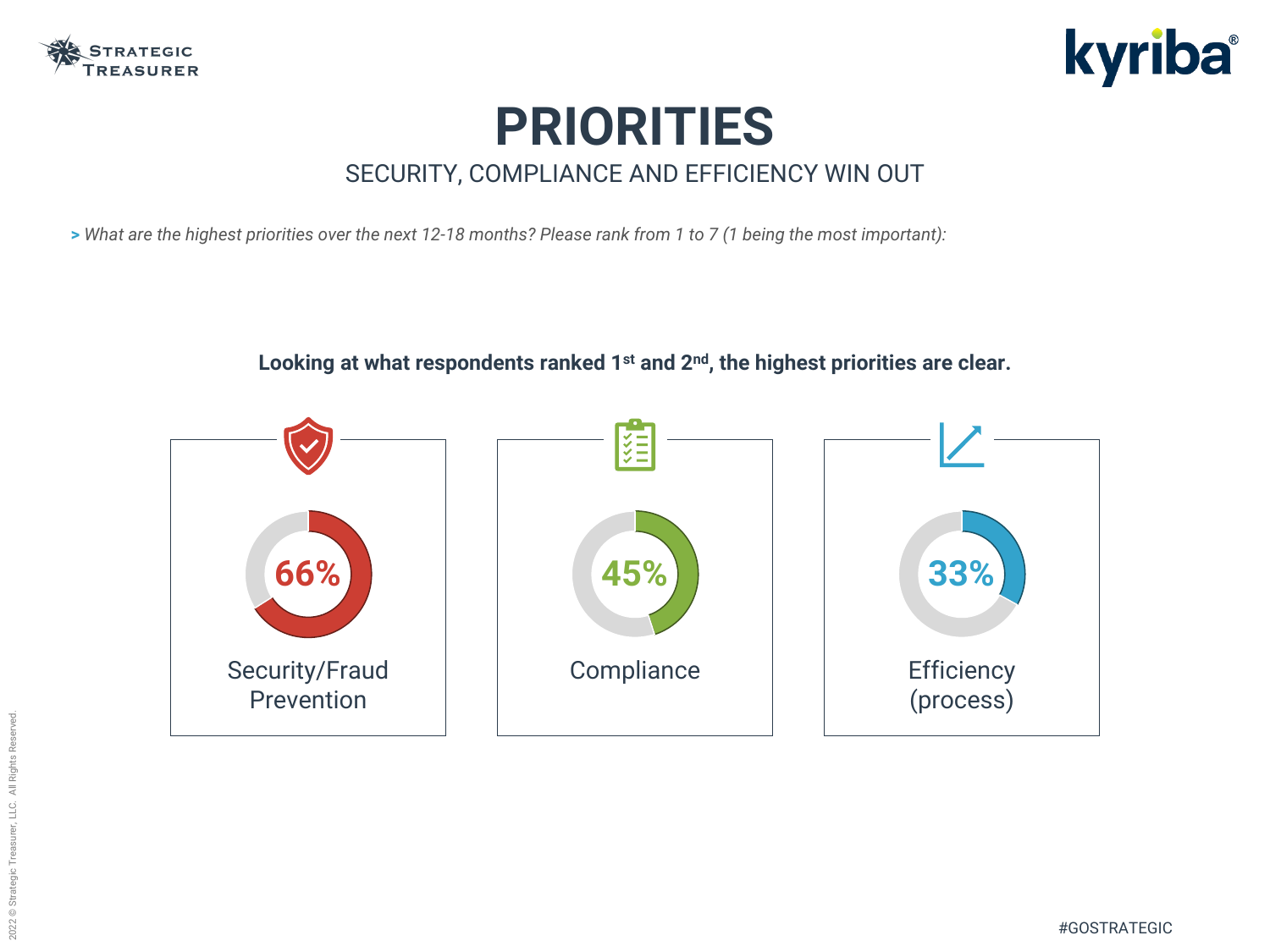

## **CONTROLS AND SECURITY** FASTEST GROWTH EXPECTED IN AI/ML

**>** *For payment control and approval, we use or plan to use the following:*





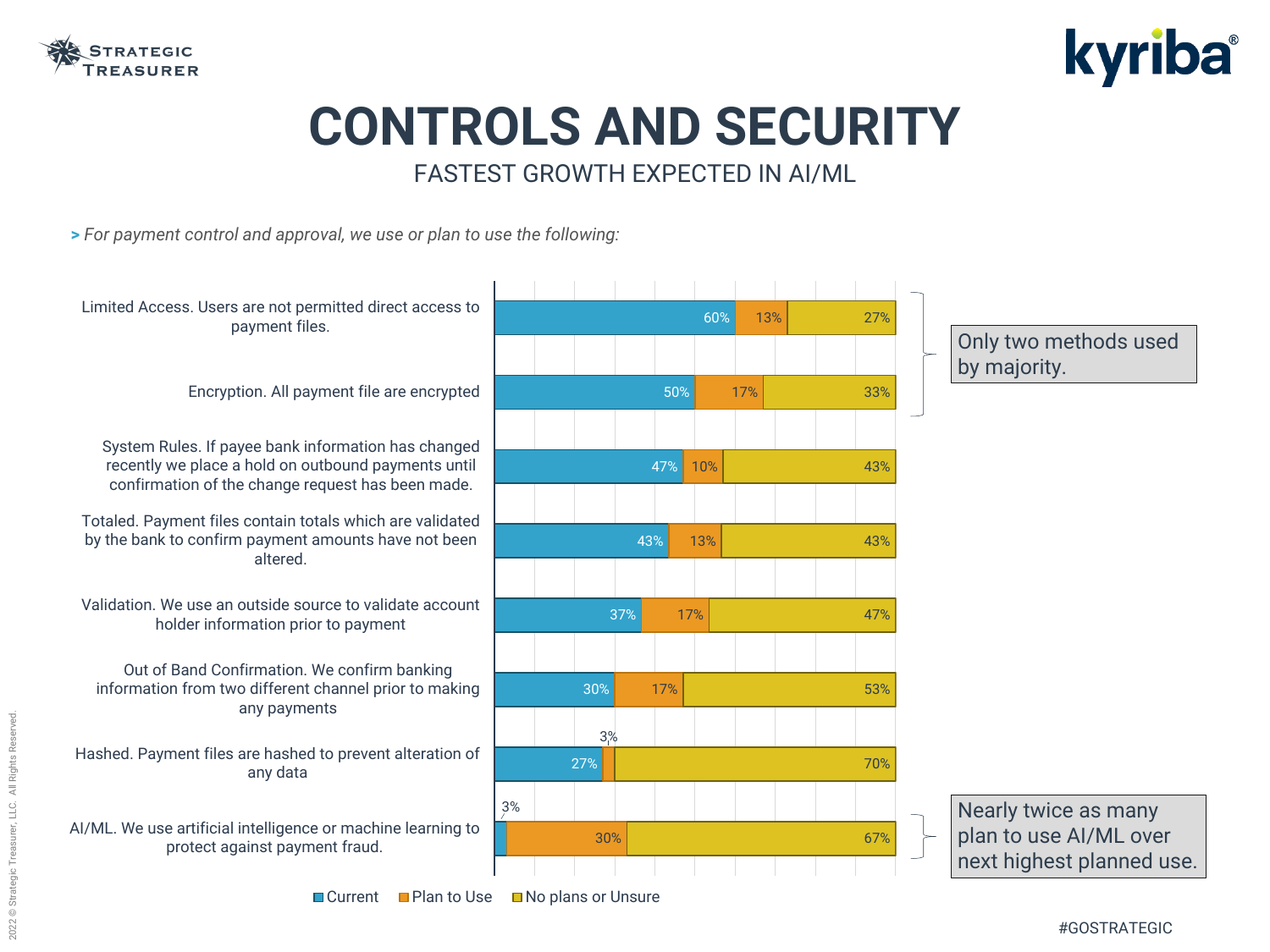





# **POLL QUESTION**

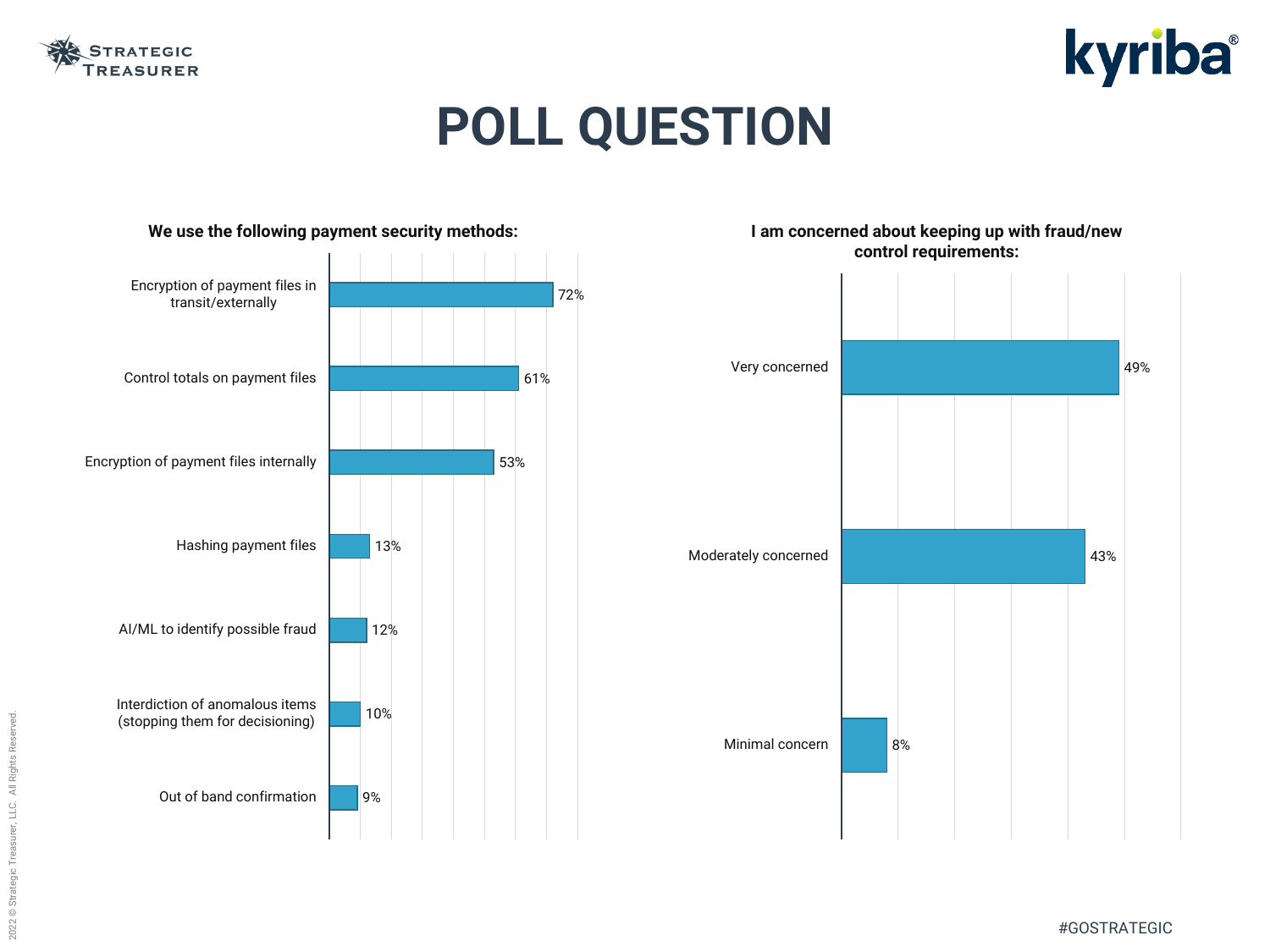

## **MEASUREMENTS AND BENCHMARKS** THE FOCUS OF MEASUREMENT





**>** *What types of measurements does your department track? (Select all that apply)*

**>** *What types of benchmarks and measurements does your department use? (Select all that apply)*

Two-thirds of companies trace various financial performance metrics, with staff performance at a distant second.

 $\bullet$ 



Most companies track their current performance against their historical numbers.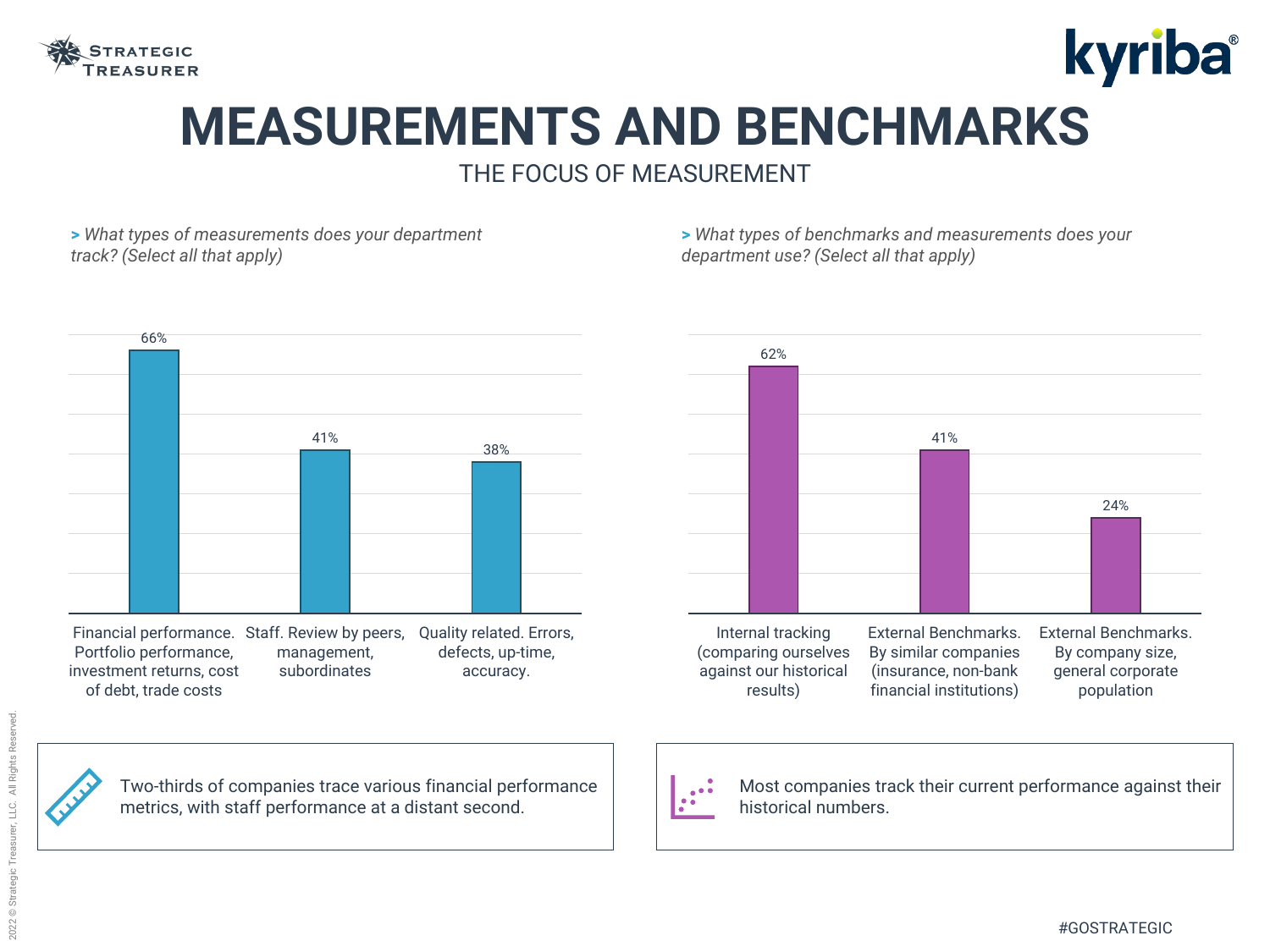

## **COLLATERAL MANAGEMENT** THE MOST COMMON MANAGER IS TREASURY

**>** *Who performs the collateral management role at your company?*





28% of companies don't assign this role, while only 7% have a specialized collateral group.



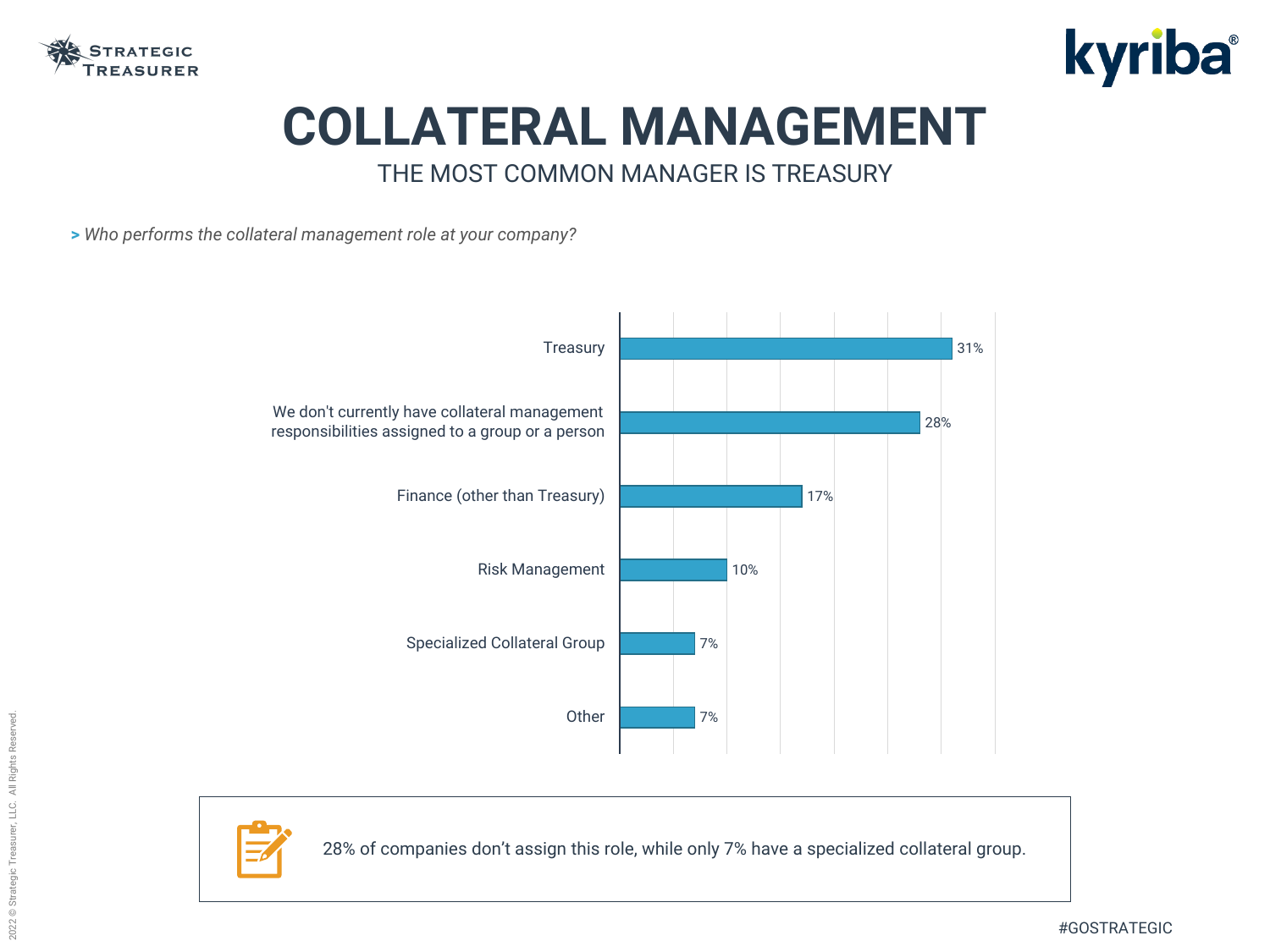





# **POLL QUESTION**



FX Risk Management Services (trading or exposure identification)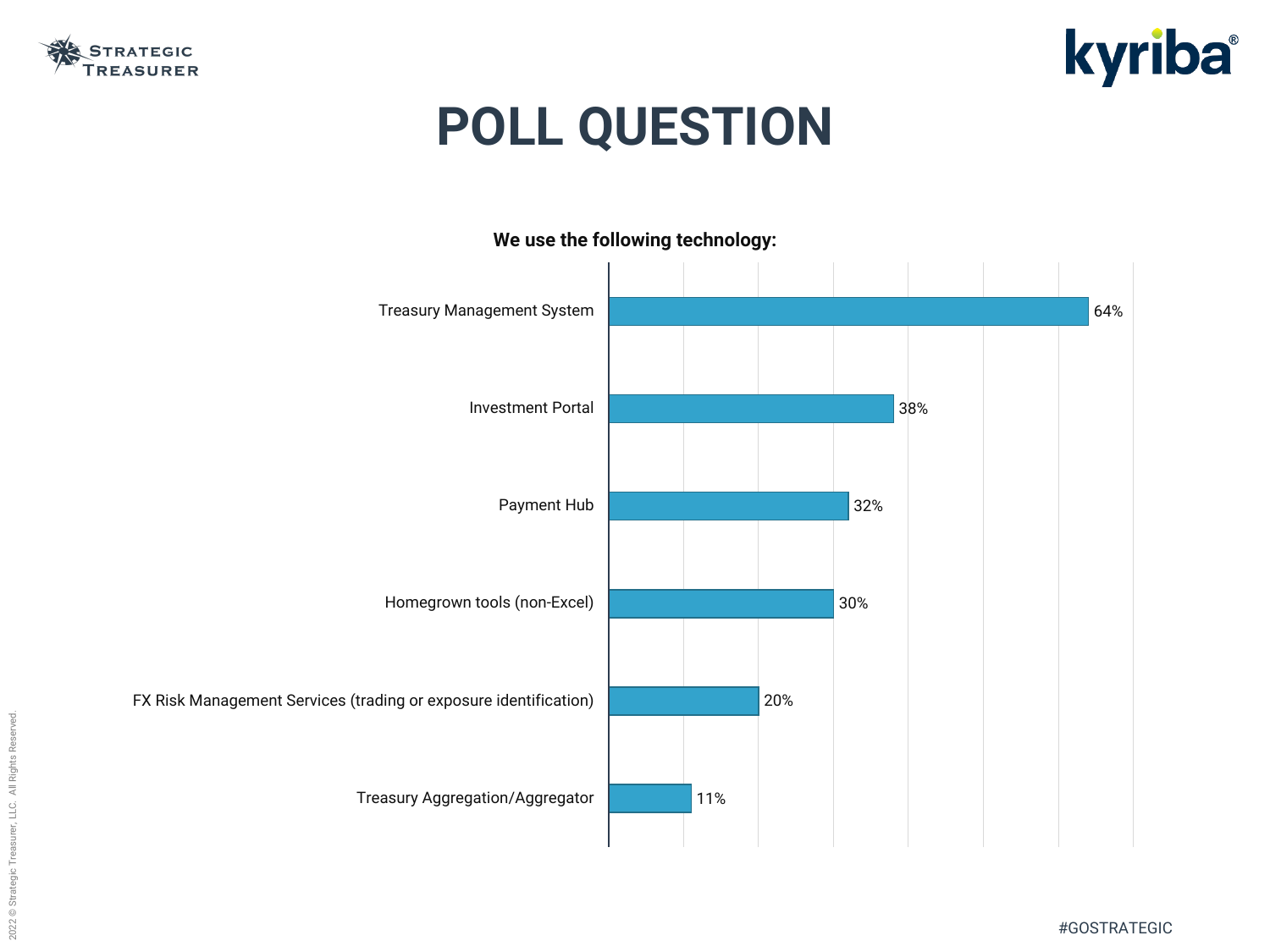

# kyriba® **IMPACT OF COLLATERAL MANAGEMENT** APPEARS TO BE RELATIVELY IMMATURE WITHIN NBFI

**>** *How does collateral management impact cash positioning?*

66% It doesn't. Collateral is tracked separately and isn't integrated with cash positioning. The majority track collateral and cash positioning in separate channels with no cohesive view

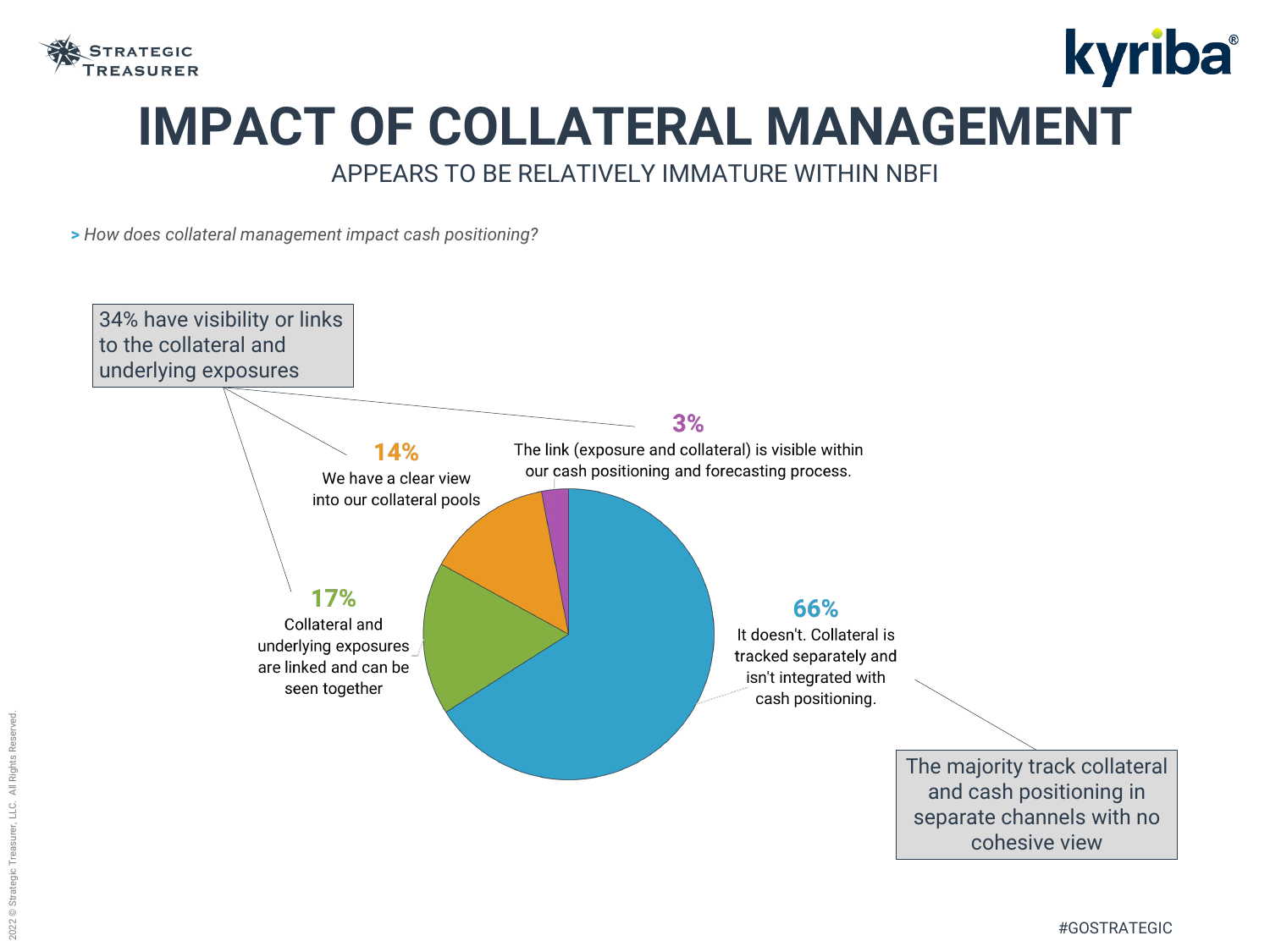









### **MASLOW'S HIERARCHY = SECURITY POSTURE**